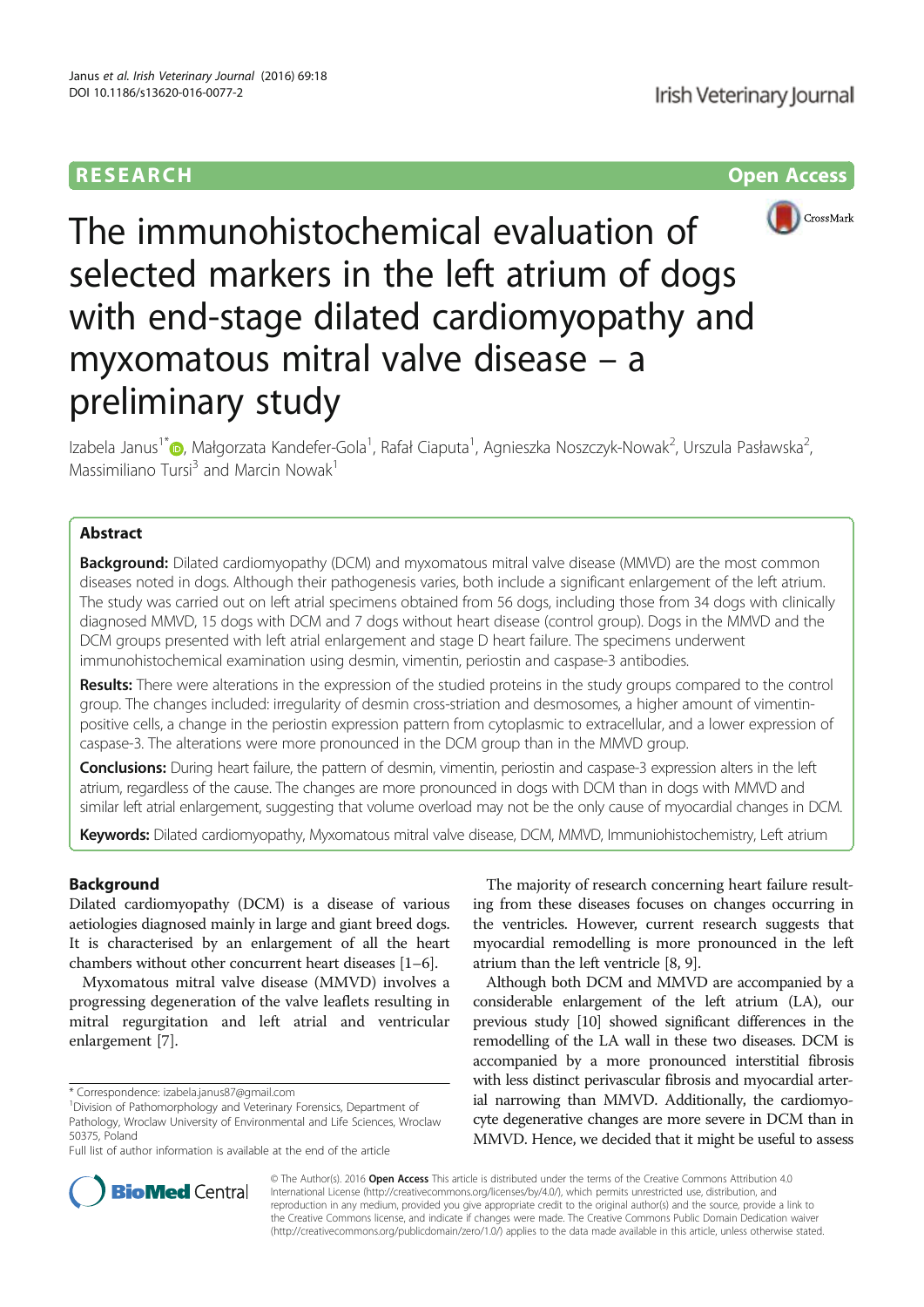and compare the expression of various cell markers of cardiomyocyte and interstitial tissue in these diseases. Since myocardial remodelling affects not only cardiomyocytes but also the interstitial tissue, we assessed various cell markers: desmin as a standard cardiomyocyte marker, vimentin as a typical cell marker expressed in mesenchymal cells, periostin as a novel marker for myocardial remodelling, and caspase-3 as a marker of cell apoptosis. This preliminary study is the first step toward extensive research on a wide variety of cell markers.

Desmin is a protein that builds intercalated discs. It is the main component of the cardiomyocyte cytoskeleton and forms the intermediate filament. Due to its role in the formation of striation within the myocardium, desmin plays an important part in the normal functioning of the myocardium by forming striation. In the course of heart failure, the structure of the cardiomyocyte is compromised and there is a disorganisation of desmin filaments and loss of cross striation [11–14].

Vimentin builds intermediate filaments of mesenchymal cells and is produced in fibroblasts, macrophages, endothelial cells and smooth muscle cells. In normal cardiac tissue, vimentin-positive cells are spread among cardiomyocytes, forming a delicate stroma, the amount of which increases with progressing heart failure [12, 14].

Periostin expression is particularly high in collagen-rich connective tissue subjected to mechanical stress e.g. heart valves [15]. In a normal heart, periostin plays a role in the morphogenesis of heart valves. It is also produced by fibroblasts and ventricular cardiomyocytes during heart failure and over the past few years has served as a marker of myocardial remodelling in volume overload in humans and as a potential new target for treatment possibilities [16–18].

In quiescent cells, caspases exist as inactive zymogens that are readily activated by autocatalytic processes or by other caspases following a death signal [19]. The activation of caspase-group proteins is crucial during apoptosis, which is thought to be one of the factors causing progressing heart failure of various aetiologies [20, 21].

The objectives of the study were: (1) the assessment and comparison of the expression of desmin, vimentin, periostin and caspase-3 in the left atrial myocardium in dogs with DCM and MMVD showing severe left atrial enlargement; (2) comparison of those results with the results from a group of dogs without heart disease; (3) the evaluation of the correlation between the expression of the examined proteins and heart remodelling based on the histological examination.

# Methods

### Population study and inclusion criteria

The study was conducted on left atrial specimens obtained from 56 dogs divided into 3 groups: dogs presenting with dilated cardiomyopathy (DCM group;  $n = 15$ ), dogs with left atrial enlargement due to myxomatous mitral valve disease (MMVD group;  $n = 34$ ) and dogs that underwent euthanasia due to causes not related to cardiovascular system and that did not show intravital or post-mortem features of cardiorespiratory disease and LA enlargement (control group;  $n = 7$ ).

Dogs met the inclusion criteria if they had an enlarged left atrium as defined by an echocardiographic examination (left atrial (LA)-to-aortic root (Ao) diameter ratio; LA/Ao  $>1.7$  [22]), which was confirmed in the postmortem examination. A dilation of the left ventricle and a decreased fractional shortening (FS < 20%), both noted during the echocardiographic examination [3, 5, 6], with normal or type 1 mitral valve lesions (according to Whitney [23]) were required to classify dogs in the DCM group. Dogs in the MMVD group were required to have a preserved left ventricular systolic function (FS > 20%, noted by echocardiographic examination) with type 3 or 4 mitral valve lesions (according to Whitney [23]). At the time of death or euthanasia, all the dogs in the DCM and MMVD groups presented with stage D heart failure (according to the ACVIM Consensus Statement [24]).

# Clinical and post-mortem examination

Fourty two dogs underwent a standard clinical and cardiological examination with ECG, an echocardiographic examination and 24-h ECG (Holter) monitoring in cases where rhythm disturbances were suspected as described in our previous study [10]. After the examination, dogs in the DCM and the MMVD group underwent appropriate treatment to reduce the effects of progressive heart failure and/or arrhythmias, and were checked every 6 months or more frequently if necessary until the moment of death or euthanasia. All the dogs in the DCM and the MMVD group died or were euthanized within 5 years of diagnosis.

In 14 cases, some or all the results of the cardiac examination were not available. In those cases, a particular emphasis was put on the post-mortem examination to confirm the inclusion of the dogs in the DCM, MMVD, or control group.

The results of the echocardiographic examination (left atrial and left ventricular enlargement) were confirmed during the post-mortem examination, and the type of mitral valve lesion was assessed. Heart measurements were taken using a manual 150 mm Beerendonk caliper, accurate to the nearest 1/20 mm. The measurements were taken in planes compatible with those used during the echocardiographic examination. The left atrial diameter was related to the diameter of the aorta (as in LA/Ao ratio) and the left ventricular internal diameter and wall thickness were measured beneath the mitral valve with the omission of the papillary muscles. The type of mitral valve lesion according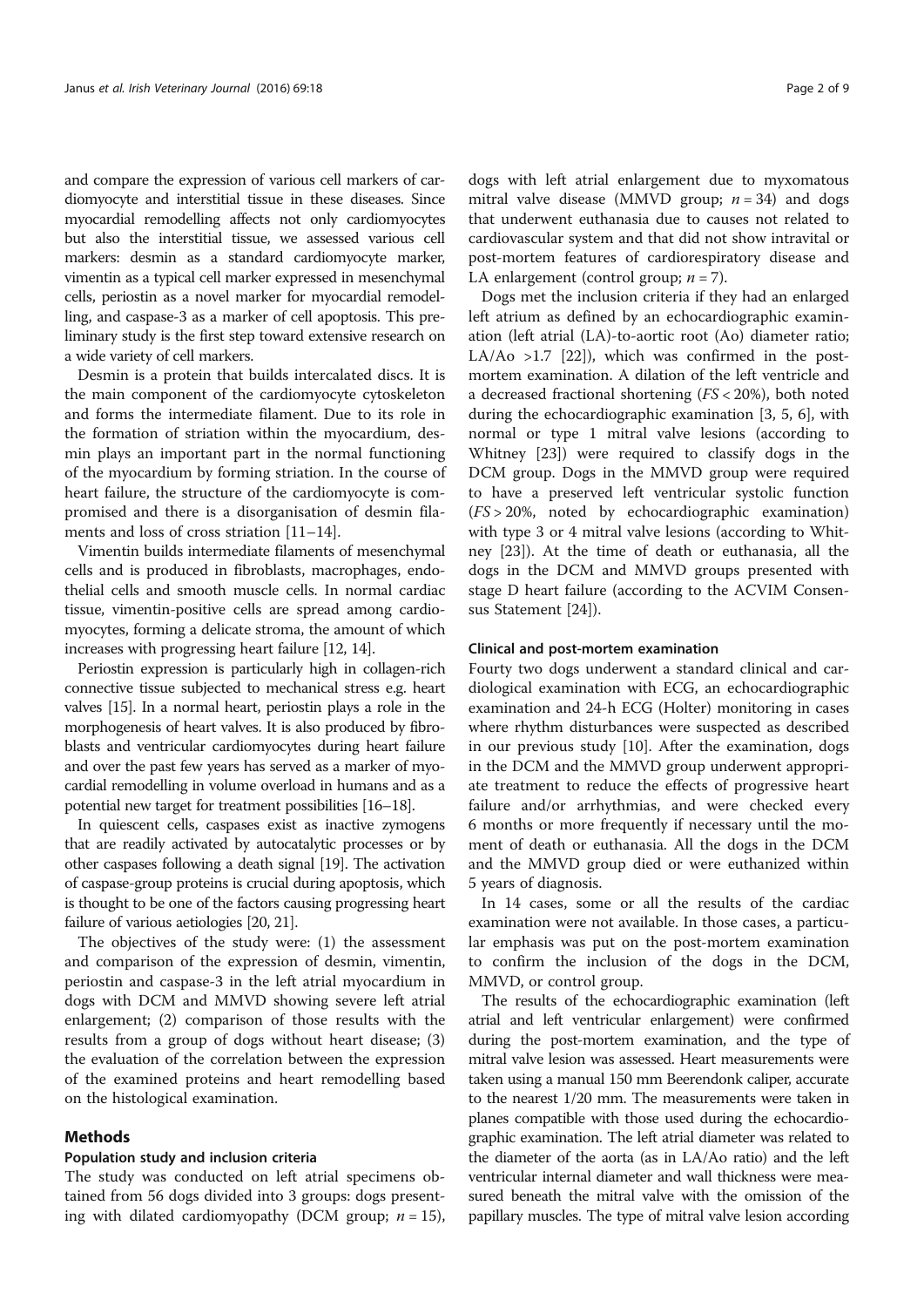to Whitney [23] was determined based on the thickness of the valve leaflets and tendinous chords. Specimens from the left atrial wall were collected from each dog for further histopathological and immunohistochemical analysis. The specimens were collected in the dorso-ventral plane from the middle portion of the atrial free wall, at the same site in all the dogs.

## Histopathological examination

The specimens were fixed in 7% buffered formalin, dehydrated, embedded in paraffin blocks and sectioned at 4 μm. Each specimen was randomly assigned a number to allow a blinded examination. The specimens were stained with haematoxylin-eosin and Masson-Goldner trichrome and evaluated for interstitial and perivascular fibrosis, cardiomyocyte degeneration, intramyocardial arterial narrowing and inflammatory infiltrates as described in our previous study [10]. The interstitial fibrosis was evaluated after superimposing a 16-field grid over the digital image and counting the number of fields that showed the presence of fibrosis [4, 10]. The severity of perivascular fibrosis was scored from 0 (no fibrosis) to 3 (severe fibrosis) [10]. Cardiomyocyte degenerative changes (abnormal cell nuclei, loss of striation and changes in the structure of the cardiomyocytes) were scored from 0 (normal myocardium or changes affecting <25% of myofibres) to 3 (changes affecting >75% of myofibres) [10]. Intramyocardial arterial narrowing was assessed using the lumen area ratio (LAR; the luminal area of the vessel divided by the total vessel area, not including the adventitia) [10, 25]. Inflammatory infiltrates were evaluated according to the number of inflammatory cells in a high power field [10]. Each of the features was evaluated in 20 randomly chosen fields per slide (for interstitial fibrosis, cardiomyocyte degeneration and inflammatory infiltrates) or in at least 10 vessels per slide (for perivascular fibrosis and intramyocardial arterial narrowing). An average score was counted for each feature in every specimen.

# Immunohistochemical examination

The paraffin sections were placed on silanized microscope slides and underwent a standardised immunohistochemical staining procedure using Autostainer Link48 (Dako-Cytomation, Glostrup, Denmark). First, deparaffinization, rehydration and antigen retrieval was performed using EnVision FLEX Target Retrieval Solution (97 °C, 20 min) in PT-Link. Activity of endogenous peroxidase was blocked by 5 min incubation with EnVision FLEX Peroxidase-Blocking Reagent (DakoCytomation). The sections were overlayed with primary antibodies, including a mouse monoclonal anti-desmin-clone D33 (DAKO, Danmark); a mouse monoclonal anti-vimentin-clone V9 (DAKO, Danmark); rabbit polyclonal anti-periostin (Abcam, UK) and a mouse monoclonal anti-caspase-3 – clone 3CSP03 (Abcam, UK) for 20 min. No secondary antibodies were used.

Then slides were incubated with EnVision FLEX/HRP (20 min). 3,3′-diaminobenzidine (DAB, Dako) was utilized as the peroxidase substrate and the sections were incubated for 10 min. Finally, all sections were counterstained with EnVision FLEX Hematoxylin (Dako) for 5 min. After dehydration in graded ethanol concentrations (70%, 96%, 99,8%) and in xylene, slides were closed with coverslips in Dako Mounting Medium (DakoCytomation). Specimens from the control group collected for the analysis of the expression of desmin, vimentin and caspase-3 served as positive controls. Specimens of heart valves stained according to the abovementioned protocol were used as positive controls for the expression of periostin; sections immunostained in the absence of a primary antibody were used as negative controls.

Photomicrographs of the examined tissues were subjected to computer-assisted image analysis, using a computer coupled to an optical Olympus BX53 microscope, equipped with an Olympus Color View IIIu digital camera (Olympus, Japan) and cell^A software (Olympus Soft Imaging Solution GmbH, Germany).

Since in the literature the immunohistochemical expression of the examined markers in the myocardium is reported mainly descriptively [11, 14, 26], we evaluated the pattern of expression for each cell marker. Moreover, to allow a semi-quantitative comparison of the examined markers and their correlation with myocardial remodelling, their expression in cardiomyocyte and interstitial tissue was appraised in 10 randomly chosen high power fields using a three step approach: 1) the intensity of expression (scored from 0–no expression, to 3–strong expression), 2) the percentage of marker-positive cells within a high power field, 3) the modified semiquantitative immune-reactive score (IRS) scale according to Remmele [27]. The latter takes into account both the intensity of the expression and the percentage of positive cells. Additionally, the expression of desmin within the desmosomes was scored from 0 (no expression) to 3 (strong expression). An average score from 10 examined fields was counted for each feature.

### Statistical analysis

The normality of the data was evaluated using Shapiro-Wilk analysis. The obtained data underwent statistical analysis using the Kruskal-Wallis rang analysis and Spearman's correlation test using StatisticaPL for Windows (StatSoft, Poland). Statistical significance was set at  $p \leq 0.05$ .

# Results

The DCM group consisted of 13 males and 2 females, aged from 4 to 11 years (median 8 years), weighing from 30 to 45 kg (median 31 kg), and included eight Doberman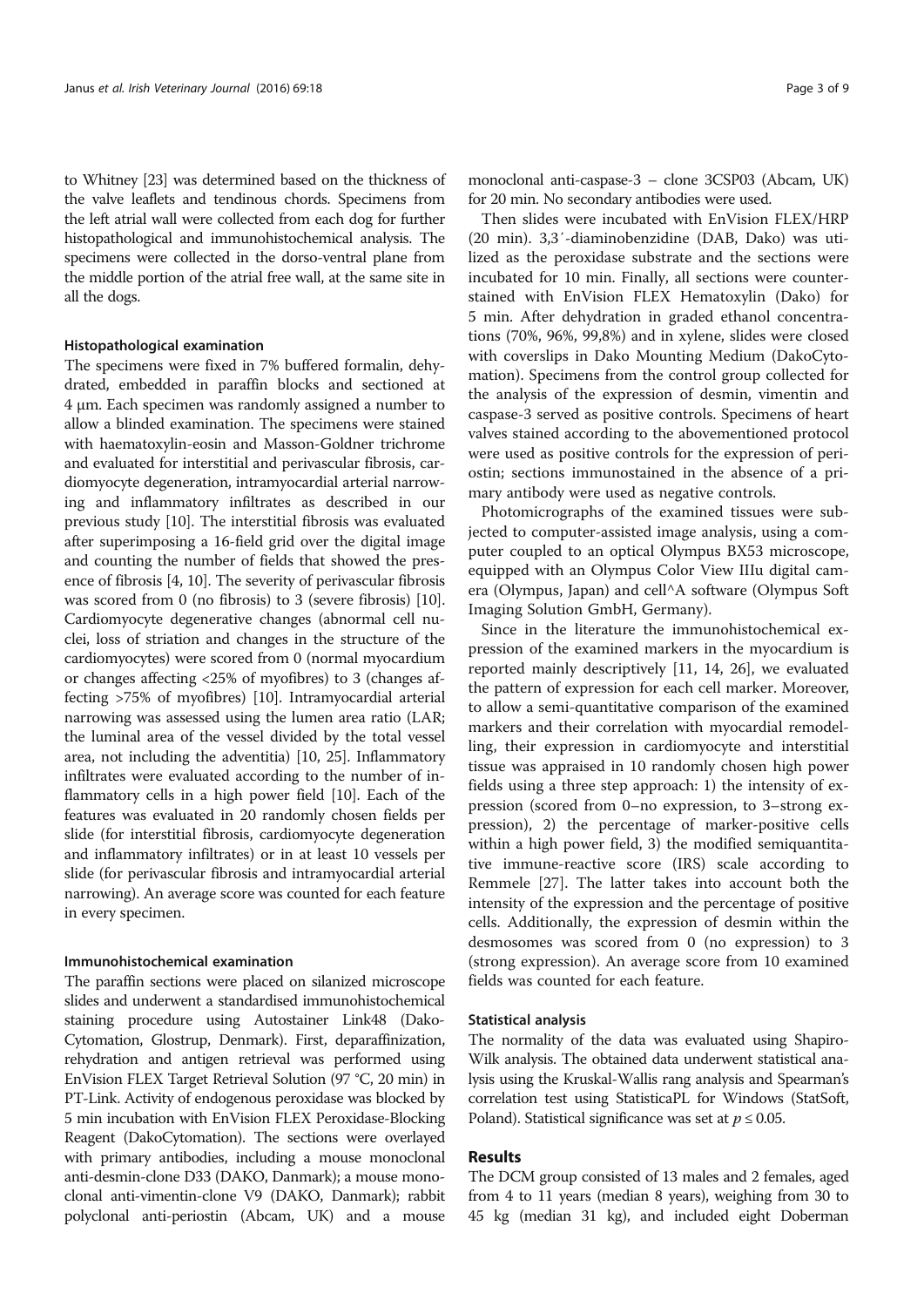Pinchers, four German Shepherds, two boxers and one Great Dane. The MMVD group consisted of 21 males and 13 females, aged from 8 to 19 years (median 14 years), weighing from 5 to 35 kg (median 10.5 kg), and included 23 mixed-breed dogs, five dachshunds, two miniature Pinchers and one dog of each breed: Black Russian Terrier, Shar-Pei, Cairn Terrier and the American Staffordshire Terrier. The control group consisted of 5 males and 2 females, aged from 1 to 12 years (median 10 years), weighing from 5 to 25 kg (median 5 kg), including three mixed-breed dogs and one dog of each breed: miniature Schnauzer, German Shepherd, dachshund, boxer.

There was no significant difference between the LA/ Ao ratio in both examined groups in either the echocardiographic or post-mortem examination ( $p > 0.05$ ).

# Immunohistochemical examination

The results of the protein expression in each group of dogs are presented in Tables 1 and 2 and Figs. 1, 2, 3 and 4

### Desmin

In the normal myocardium, both striation and desmosomes are well visible. In enlarged left atria, the striation becomes irregular, unclear and the desmosomes are faint or do not stain. The changes in the desmin staining pattern are more pronounced in the DCM dogs than in the MMVD dogs

with significantly lower staining intensity and lower Remmele scores in the first group (Tables 1 and 2, Fig. 1).

The intensity of the desmin expression showed a negative correlation with the enlargement of the cardiomyocyte nuclei ( $p < 0.05$ ,  $r = -0.53$ ), loss of cardiomyocyte striation ( $p$  $\langle 0.05, r = -0.48 \rangle$  and cardiomyocyte degeneration ( $p < 0.05$ ,  $r = -0.53$ ). The percentage of desmin-positive cells showed a positive correlation with the enlargement of the cardiomyocyte nuclei ( $p < 0.05$ ,  $r = 0.37$ ), loss of cardiomyocyte striation ( $p < 0.05$ ,  $r = 0.49$ ) and cardiomyocyte degeneration ( $p < 0.05$ ,  $r = 0.46$ ). The desmin Remmele score showed a negative correlation with the enlargement of the cardiomyocyte nuclei ( $p < 0.05$ ,  $r = -0.44$ ), loss of cardiomyocyte striation ( $p < 0.05$ ,  $r = -0.38$ ) and cardiomyocyte degeneration ( $p < 0.05$ ,  $r = -0.45$ ). The desmosome desmin score showed a negative correlation with the enlargement of the cariomyocyte nuclei ( $p < 0.05$ ,  $r = -0.5$ ), loss of cardiomyocyte striation ( $p < 0.05$ ,  $r = -0.44$ ), cardiomyocyte degeneration ( $p < 0.05$ ,  $r = -0.53$ ) and a positive correlation with myocardial arterial narrowing ( $p < 0.05$ ,  $r = 0.38$ ).

# Vimentin

In all the examined specimens, vimentin was expressed within the interstitial tissue. The amount of vimentinpositive cells differed between the examined groups. We observed no difference in the intensity of the vimentin staining in all the groups. A significantly higher percentage

Table 1 The results of immunohistochemical examination in studied dogs

Examined feature the control of the DCM and the MMVD control control p-value DES intensity; median (range)  $1(1-2)^1$  2 (1-3)  $2(2-3)^1$  2 (2-3)<sup>1</sup> 0.006 DES %; average  $\pm$  SD 82.2  $\pm$  8.6  $\pm$  8.6  $\pm$  8.6  $\pm$  8.6  $\pm$  9.6 84.8  $\pm$  9.3 82.2  $\pm$  8.6 DES Remmele; median (range)  $4(3-8)^{1/2}$  6 (4–9)<sup>1</sup> 7 (6–10)<sup>2</sup> 1 0.03  $20.001$ DES desmosomes; median (range)  $0 \times 0^2$  (0–3)<sup>1</sup> 2 (0–3)<sup>2</sup> 2 (0–3)<sup>2</sup> 2 (1–3)<sup>1</sup> 1 0.02 VIM intensity; median (range)  $3(2-3)$   $3(2-3)$   $3(2-3)$   $2(2-3)$ VIM %; average  $\pm$  SD 15.3 ± 6.3<sup>1,2</sup> 10.99  $\pm$  5.7<sup>1</sup> 10.99  $\pm$  5.7<sup>1</sup> 10.5  $\pm$  1.97<sup>2</sup>  $20.02$ VIM Remmele; median (range) 4 (2–6) 3 (2–6) 4 (3–5) PER intensity; median (range) 1 (0–2) 1 (1–2) 1 (1–1) PER %; average  $\pm$  SD 27.96  $\pm$  27.96  $\pm$  27.6<sup>1</sup> 46.4  $\pm$  28.5 67.76  $\pm$  9.7<sup>1</sup> 6.03 PER Remmele; median (range) 2 (0–3) 3 (1–4) 3 (3–3) CAS intensity; median (range)  $1 (0-2)$  1  $(1-2)$  1  $(1-2)$  1  $(1-2)$ CAS %; average  $\pm$  SD  $46.9 \pm 25.1^{1.2}$   $73.6 \pm 24.9^{1}$   $84.6 \pm 8.9^{2}$   $10.01$  $20.01$ CAS Remmele; median (range)  $3(1-4)^{1,2}$   $4(1-7)^{1}$   $4(3-9)^{2}$   $1(0.01)$ <sup>2</sup> 0.01

DES desmin, VIM vimentin, PER periostin, CAS caspase, SD standard deviation, DCM dogs with dilated cardiomyopathy, MMVD dogs with myxomatous mitral valve disease; superscripts  $\binom{1,2}{2}$  indicate values showing significant statistical difference.

All the cell markers were evaluated for: the intensity of expression (scored from 0: no expression to 3: strong expression), the percentage of cells showing positive expression, as well as the Remmele score (scored from 0 to 12, taking into account both the intensity of expression and percentage of positive cells). Additionally the cardiomyocyte desmosomes were evaluated for desmin expression from 0 (no visible desmosomes) to 3 (well visible desmosomes)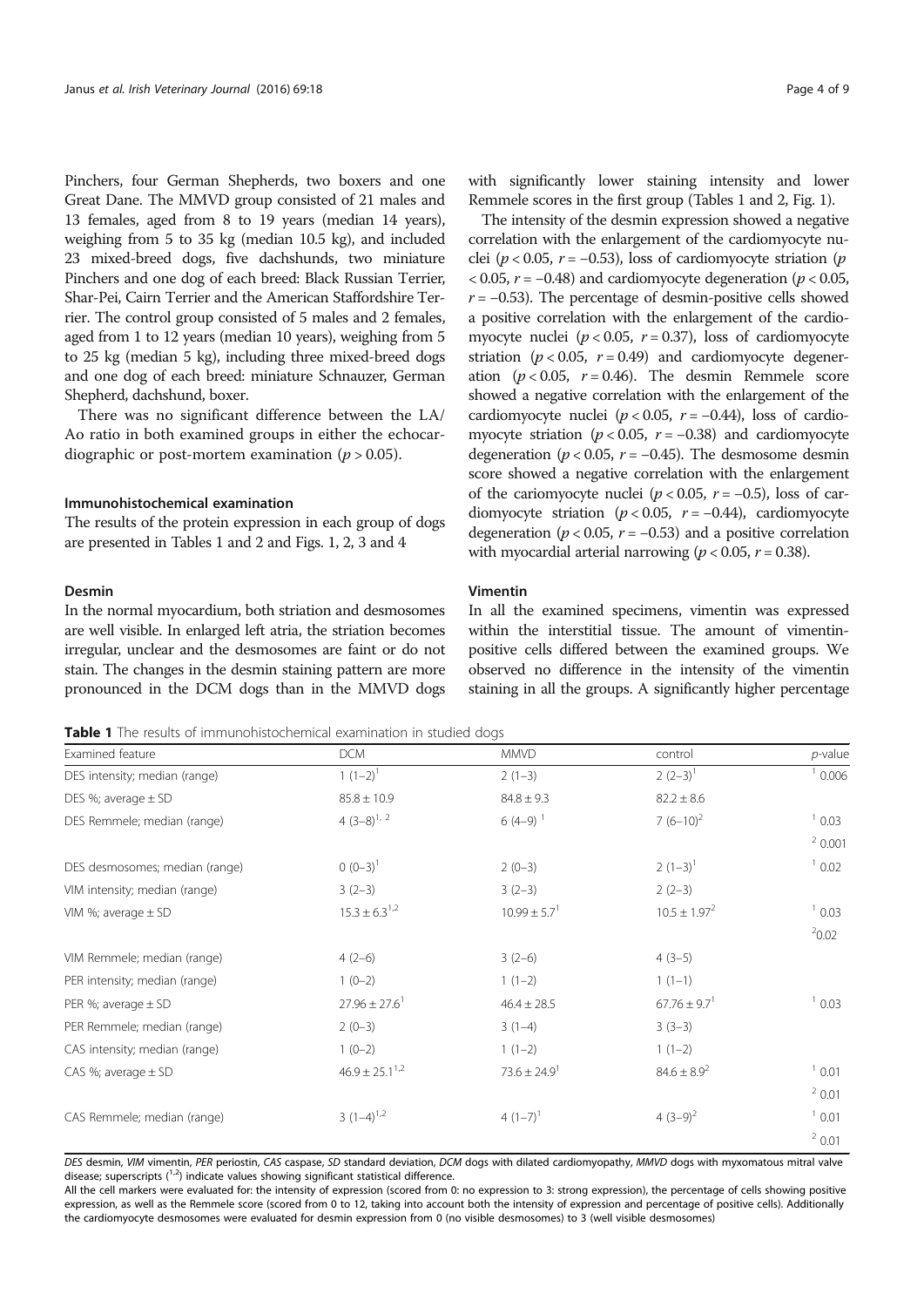| Antibody   | Pattern of expression                                                                            | $DCM$ $(n; %)$ | MMVD (n; %) | Control (n; %) |
|------------|--------------------------------------------------------------------------------------------------|----------------|-------------|----------------|
| <b>DES</b> | Regular, well-preserved striation                                                                | 3(20%)         | 19 (55.9%)  | 7 (100%)       |
|            | Irregular striation                                                                              | 9(60%)         | 8 (23.5%)   | $\mathbf{0}$   |
|            | No expression                                                                                    | 3(20%)         | 7(20.6%)    | $\mathbf 0$    |
| DES (desm) | Well-visible                                                                                     | 3(20%)         | 12 (35.3%)  | 7 (100%)       |
|            | Faint                                                                                            | 9(60%)         | 14 (41.2%)  | 0              |
|            | No expression                                                                                    | 3(20%)         | 8 (23.5%)   | 0              |
| <b>VIM</b> | Abundant between cardiomyocytes                                                                  | 5(33.3%)       | $2(5.9\%)$  | 1(14.3%)       |
|            | Sparse between cardiomyocytes                                                                    | 4 (26.7%)      | 26 (76.5%)  | 6 (85.7%)      |
|            | No expression                                                                                    | 6(40%)         | 6(17.6%)    | 0              |
| PER        | Diffused cytoplasmic expression in cardiomyocytes<br>with mild expression in interstitial tissue | 5(33.3%)       | 15 (44.1%)  | 5(71.4%)       |
|            | Strong expression in interstitial tissue with mild<br>cytoplasmic expression in cardiomyocytes   | 5(33.3%)       | 10 (29.4%)  | 0              |
|            | No expression                                                                                    | 5(33.3%)       | 9(26.5%)    | 2(28.6%)       |
| CAS        | Diffuse strong cytoplasmic expression                                                            | 4 (26.7%)      | 25 (73.5%)  | 7 (100%)       |
|            | Diffuse mild cytoplasmic expression                                                              | 10 (66.7%)     | 6 (17.6%)   | 0              |
|            | No expression                                                                                    | 1(6.7%)        | $3(8.8\%)$  | 0              |

**Table 2** Type of the expression of cell markers in examined specimens in each group

DES desmin, desm desmosomes, VIM vimentin, PER periostin, CAS caspase, DCM dogs with dilated cardiomyopathy, MMVD dogs with myxomatous mitral valve disease

Desmin showed positive expression within the cardiomyocyte and was evaluated for the regularity and visibility of the cardiomyocyte cross-striation and for the visibility of desmosomes within the cardiomyocyte; vimentin showed positive expression within the interstitial tissue and no expression within the cardiomyocyte; periostin showed positive expression in both cardiomyocyte and interstitial tissue with variable intensity; caspase-3 showed positive expression only within the cardiomyocyte. All the cell markers showed cytoplasmic expression

of vimentin-positive cells was characteristic of the DCM group as compared to the remaining two groups (Tables 1 and 2, Fig. 2).

The percentage of vimentin-positive cells showed a negative correlation with perivascular fibrosis ( $p < 0.05$ ,  $r = -0.39$ ), a positive correlation with the enlargement of cardiomyocyte nuclei ( $p < 0.05$ ,  $r = 0.34$ ), and a negative correlation with arterial narrowing ( $p < 0.05$ ,  $r = -0.37$ ). The vimentin Remmele score showed a negative correlation with perivascular fibrosis ( $p < 0.05$ ,  $r = -0.33$ ) and with arterial narrowing ( $p < 0.05$ ,  $r = -0.39$ ).

# Periostin

Periostin was expressed in the normal myocardium, mainly in the cytoplasm of cardiomyocytes. There was also mild expression in the interstitial tissue. 29.4% of the MMVD specimens and 33.3% of the DCM specimens showed a strong expression of periostin in the interstitial tissue and only mild expression in the cardiomyocyte cytoplasm. Approximately 30% of the specimens in each group showed no expression of periostin. At the same time, significantly fewer periostin-positive cells were observed in the DCM group as compared to the remaining two groups (Tables 1 and 2, Fig. 3).

Both the percentage of periostin-positive cells and the periostin Remmele score showed a negative correlation with the enlargement of the cardiomyocyte nuclei ( $p <$ 0.05,  $r = -0.3$ ).

# Caspase-3

Caspase-3 gave a strong diffuse cytoplasmic expression in all the specimens from the control group. A similar expression was observed in 73.5% of dogs in the MMVD group and in only 26.7% of dogs in the DCM group. The DCM group showed a significantly lower percentage of caspase-3-positive cells and a lower Remmele score as compared to the remaining two groups (Tables 1 and 2, Fig. 4).

The intensity of the expression of caspase-3 showed a negative correlation with the loss of striation ( $p < 0.05$ ,  $r =$ −0.28) and a positive correlation with the arterial narrowing ( $p < 0.05$ ,  $r = 0.51$ ). Both the percentage of caspase-3positive cells and caspase-3 Remmele score showed a negative correlation with the enlargement of cardiomyocyte nuclei ( $p < 0.05$ ,  $r = -0.44$  and  $r = -0.47$ , respectively), loss of striation ( $p < 0.05$ ,  $r = -0.38$  and  $r = -0.48$ , respectively) and cardiomyocyte degeneration ( $p < 0.05$ ,  $r = -0.36$ and  $r = -0.43$ , respectively).

# **Discussion**

Our study shows that although DCM and MMVD are both accompanied by LA enlargement, there are various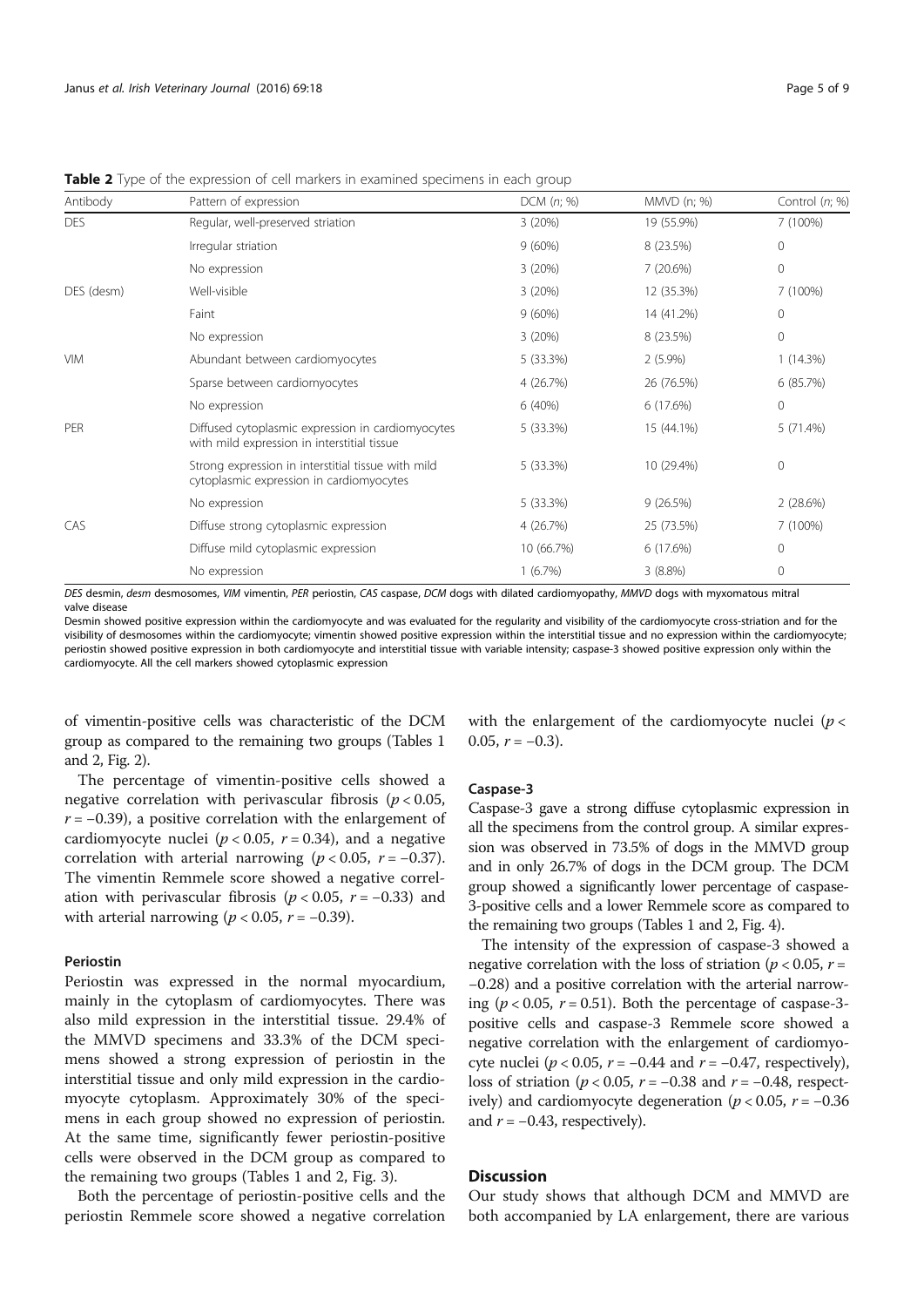

Fig. 1 The cytoplasmic expression of desmin in cardiomyocyte (brown) in examined groups (interstitial tissue stained blue; scale bar = 50  $\mu$ m). a – DCM group: the cardiomyocytes are swollen and show irregular desmin expression scored 1 with no visible cross-striation; the desmosomes are not visible (score 0);  $\mathbf{b}$  – MMVD group: cardiomyocyte with regular, well-preserved striation; the intensity of desmin expression scored 3; desmosomes are well visible (arrows; score 3);  $c$  – control group: cardiomyocyte with regular, well-preserved striation; the intensity of desmin expression scored 3; desmosomes are well visible (arrows; score 3)

changes occurring in the myocardium in the course of these diseases, with more pronounced changes in cardiomyocytes and interstitial tissue in DCM than MMVD.



Fig. 2 The cytoplasmic expression of vimentin (brown; arrows) in interstitial tissue in examined groups (vimentin-negative cells stained blue; scale bar = 50  $\mu$ m).  $a$  – DCM group: abundant vimentin-positive cells between cardiomyocyte; the vimentin-positive cells show staining intensity scored 3;  $\mathbf{b}$  – MMVD group: sparse vimentin-positive cells between cardiomyocyte; the vimentin-positive cells show staining intensity scored 3;  $c$  – control group: sparse vimentin-positive cells between cardiomyocyte; the vimentin-positive cells show staining intensity scored 3

During the progression of heart failure, the cross striation and desmosomes became less organised. The amount of interstitial tissue comprised of vimentin-positive cells increased. These changes were more pronounced in the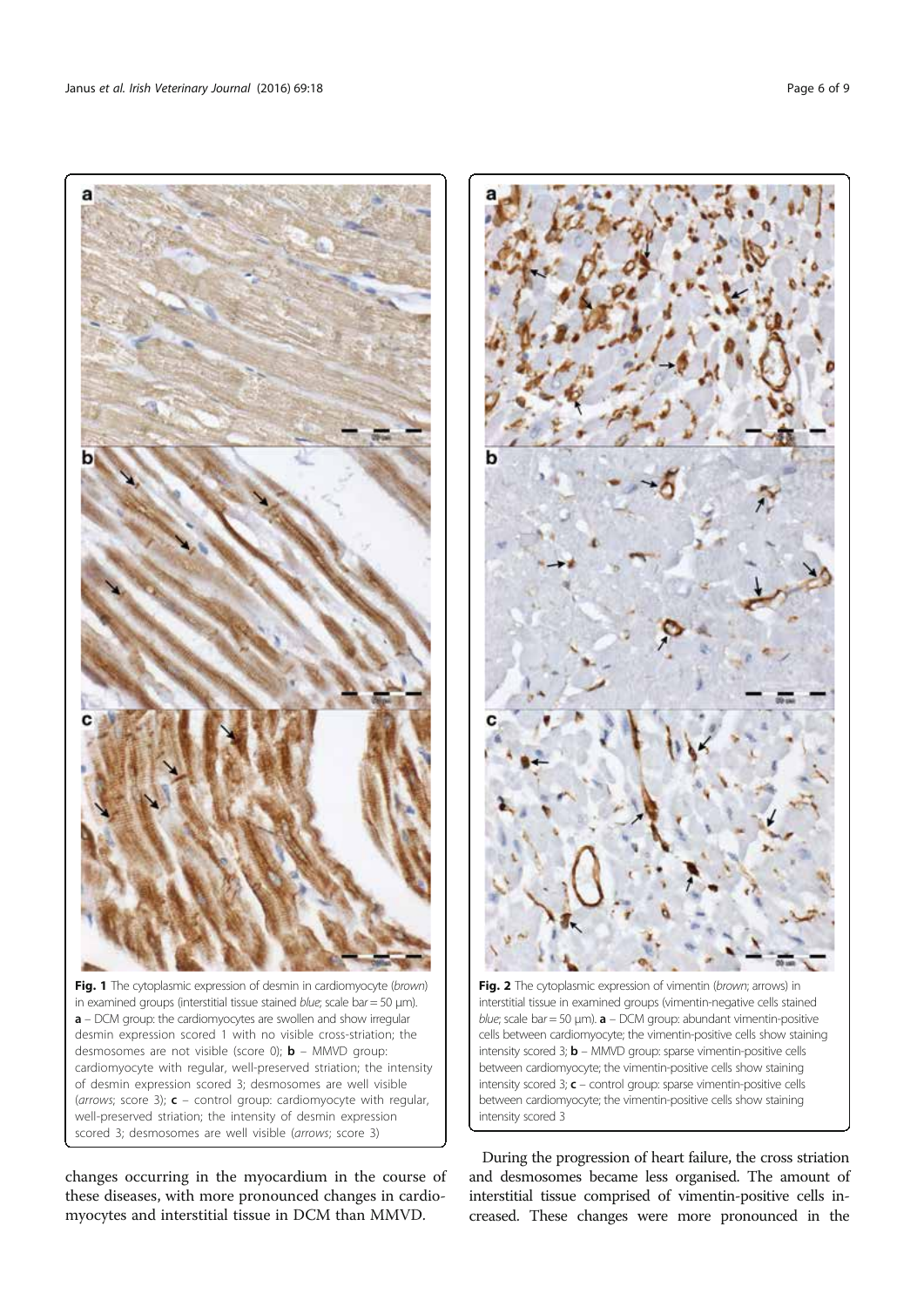

Fig. 3 The cytoplasmic expression of periostin (brown) in examined groups (periostin-negative cells stained blue; scale bar = 50  $\mu$ m).  $a$  – DCM group: strong expression in interstitial tissue (arrows) with intensity scored 2; **b** – MMVD group: diffused cytoplasmic expression in cardiomyocyte (\*) with mild expression in interstitial tissue (arrows); intensity of expression scored 1;  $c$  – control group: diffused cytoplasmic expression in cardiomyocyte (\*); intensity of expression scored 1

DCM group than in the MMVD group. With heart failure, the structure of cardiomyocytes and intercalated disks undergoes disorganisation, which leads to loss of myofilaments and their supporting proteins, e.g. desmin [14, 26]. Cardiomyocyte remodelling is accompanied by the



Fig. 4 The cytoplasmic expression of caspase-3 (brown) in examined groups (caspase-3-negative cells stained *blue*; scale bar = 50 um).  $\mathbf{a}$  -DCM group: diffuse mild cytoplasmic expression in cardiomyocyte (\*) scored 1; approximately 60% of cardiomyocyte showing positive expression;  **– MMVD group: diffuse strong cytoplasmic expression** in cardiomyocyte (\*) scored 2; over 90% of cardiomyocyte show positive expression;  $c$  – control group: diffuse strong cytoplasmic expression in cardiomyocyte (\*) scored 2; over 90% of cardiomyocyte show positive expression

expansion of interstitial tissue with fibrosis and scar formation [26]. The interstitial tissue in failing hearts consists not only of mesenchymal cells, but also of collagens and fibronectin [14]. That may explain why we did not find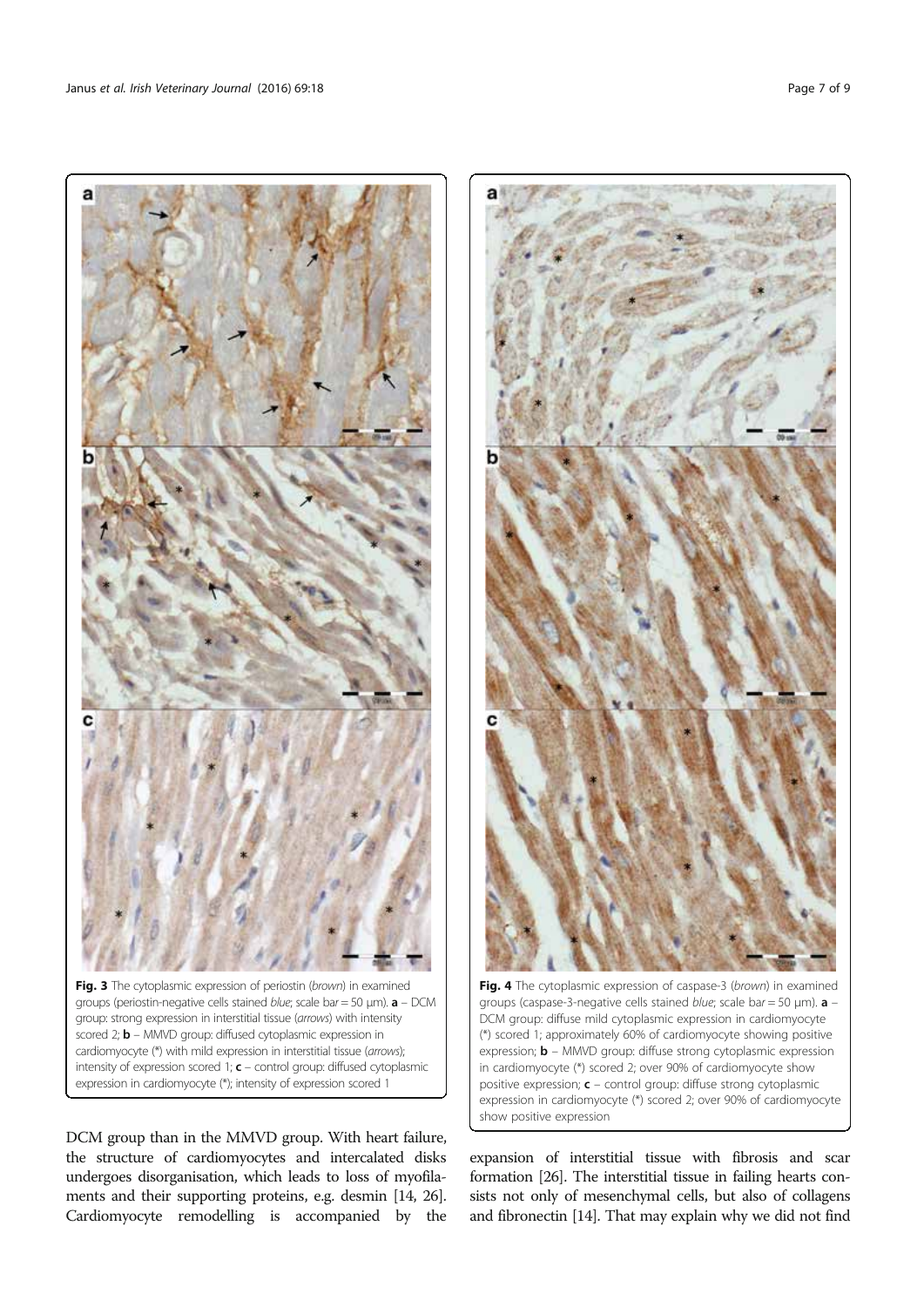a correlation between interstitial fibrosis and the percentage of vimentin-positive cells although the number of those cells was the highest in the DCM group.

The periostin showed variability in the expression pattern. It changed from a cytoplasmic intra-cardiomyocyte expression in the control group to an intense expression in the interstitial tissue with only mild expression in the cardiomyocyte cytoplasm present in the DCM and MMVD group. Periostin undergoes upregulation in injured and remodelling tissues (including myocardium), [15, 17, 28]. It binds to the extracellular matrix proteins and does not play a direct structural role. Instead, it modulates the cell phenotype and function. It activates cardiac fibroblasts, inducing their migration and transdifferentiation [15]. According to Zhao et al. [28], the increase in interstitial periostin expression shows a high correlation to heart fibrosis. We evaluated both interstitial and cardiomyocyte periostin expression and found no such relationship. However, both greater interstitial fibrosis and more pronounced change in the periostin expression pattern were found in the DCM group than in the MMVD group.

The lower expression of caspase-3 noted in the DCM group as compared to both the MMVD and the control group contradicts the results of other authors. An increased expression of caspsase-3 genes was noted in tachycardia-induced heart failure [29– 31]. This may suggest that in DCM, frequently associated with tachyarrhythmias, apoptosis plays a key role in myocardial failure. However, the caspase-3 antibody used in our study was not specific for the inactive and active protein. That finding, as well as the marked caspase-3 expression in the control group, changes in nuclei structure in heart failure, alterations in transcription noted by other authors [26], and the negative correlation between caspase-3 expression and cardiomyocyte degeneration, all suggest that the transcription of caspase-3 may be altered in DCM patients, thus leading to the use of all the available cytoplasmic caspase-3. In other studies of overexpression of caspase-3 in tachycardia-induced cardiomyopathy, the animals usually underwent a post-mortem examination after several weeks of the experiment [29–31]. The dogs in our study presented with stage D heart failure resulting from heart disease that lasted months or years. That may have contributed to the depletion of the available cytoplasmic proteins. On the other hand, Schaper et al. [26] hypothesise that apoptosis plays a minor role in heart failure.

Although the alterations in the expression of the examined proteins were noted in both groups, they were more pronounced in the DCM group than in the MMVD group. In our previous research [10], we noted that the atrial specimens from DCM dogs contained more marked interstitial fibrosis and degeneration of cardiomyocytes, as well as less pronounced perivascular

fibrosis and arterial narrowing compared to the MMVD dogs. That finding, together with a lower expression of desmin, vimentin, periostin and caspase-3 in the DCM group than in the control and MMVD groups, explains the negative correlation of the expression of those proteins and the features of cardiomyocyte degeneration (enlargement of the nuclei, loss of striation and structural changes) or perivascular fibrosis. It also explains the positive correlation between the expression of the markers and arterial narrowing.

Owing to the fact that the DCM and MMVD groups did not show significant differences in the LA enlargement (no difference in the LA/Ao ratio between groups), the significant differences in heart remodelling, including differences in the expression of cell markers, indicate that volume overload is not the only factor contributing to myocardial remodelling in DCM. This may suggest a potential role of sustained rhythm disturbances (frequent in DCM and present in all of the examined cases in the DCM group) or primary myocardial dysfunction leading to chamber dilation (as in the ventricular myocardium in dogs with DCM) in the remodelling of the LA in this disease [5, 6].

The examined groups showed significant differences in the expression of the examined proteins. Hence, further studies will be focused on carrying out an analysis of numerous cell markers in both cardiomyocytes and interstitial tissue.

# Conclusion

The expression of desmin, vimentin, periostin and caspase-3 in the left atrium changed in both DCM and MMVD compared to the normal myocardium. The alterations were more pronounced in dogs with DCM than in those with MMVD, and there was no difference in left atrial enlargement between the two groups. This suggests that although both diseases lead to similar left atrial enlargement, the mechanism of remodelling of LA myocardium varies between DCM and MMVD and may be not only a result of that enlargement resulting from volume overload.

#### Abbreviations

Ao: Aorta; DCM: Dilated cardiomyopathy; FS: Fractional shortening; LA: Left atrium; LA/Ao: Left atrial-to-aortic root diameter ratio; MMVD: Myxomatous mitral valve disease

#### Acknowledgements

We would like to thank the supporting staff of the Pathology Department of Wroclaw University of Environmental and Life Sciences and of the Department of Animal Sciences of University of Turin for their experienced technical assistance.

#### Availability of data and materials

Please contact author for data requests.

# Funding

Not applicable.